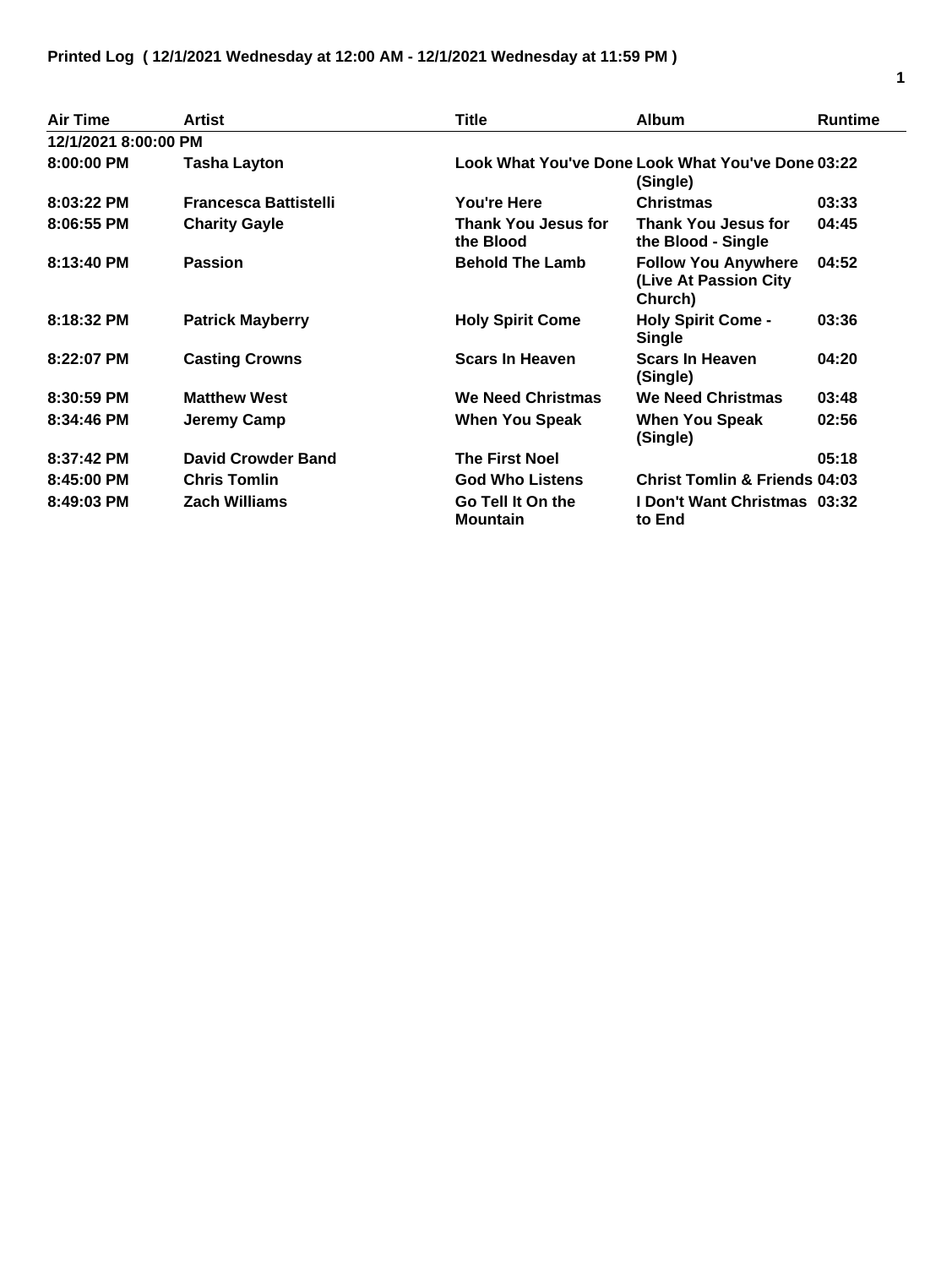| Air Time             | Artist                               | Title                                           | <b>Album</b>                                         | <b>Runtime</b> |
|----------------------|--------------------------------------|-------------------------------------------------|------------------------------------------------------|----------------|
| 12/1/2021 9:00:00 PM |                                      |                                                 |                                                      |                |
| $9:00:00$ PM         | <b>Big Daddy Weave</b>               | The Lion and The Lamb Beautiful Offerings       |                                                      | 04:06          |
| 9:04:05 PM           | <b>Casting Crowns</b>                | Joyful Joyful                                   | Until the Whole World<br><b>Hears</b>                | 04:21          |
| $9:08:26$ PM         | <b>Maverick City Music</b>           | <b>Promises</b>                                 | <b>Promises (Single)</b>                             | 04:03          |
| $9:14:29$ PM         | <b>For King &amp; Country</b>        | <b>From the Inside Out</b>                      | <b>From The Inside Out</b>                           | 04:43          |
| $9:19:12$ PM         | <b>George Beverly Shea</b>           | <b>O Holy Night</b>                             | A George Beverly Shea 03:17<br><b>Christmas</b>      |                |
| $9:22:29$ PM         | <b>Thrive Worship</b>                | <b>A Thousand More</b>                          | <b>A Thousand More</b>                               | 04:00          |
| $9:30:59$ PM         | <b>Elevation Worship</b>             | <b>Graves Into Gardens</b>                      | <b>Graves into Gardens</b>                           | 04:10          |
| $9:35:08$ PM         | <b>We Are Messengers</b>             | <b>Come What May</b>                            | <b>Come What May</b><br>(Single)                     | 03:18          |
| $9:38:26$ PM         | <b>California Baptist University</b> | <b>Christ Is Come</b>                           | <b>God Has Come</b>                                  | 03:41          |
| $9:44:07$ PM         | Jeremy Camp                          | O Come All Ye Faithful                          | O Come All Ye Faithful                               | 03:12          |
| $9:47:19$ PM         | <b>Shane &amp; Shane</b>             | <b>Psalm 90 (Satisfy Us)</b><br>with Your Love) | Psalms, Hymns, and<br><b>Spiritual Songs, Vol. 1</b> | 05:09          |